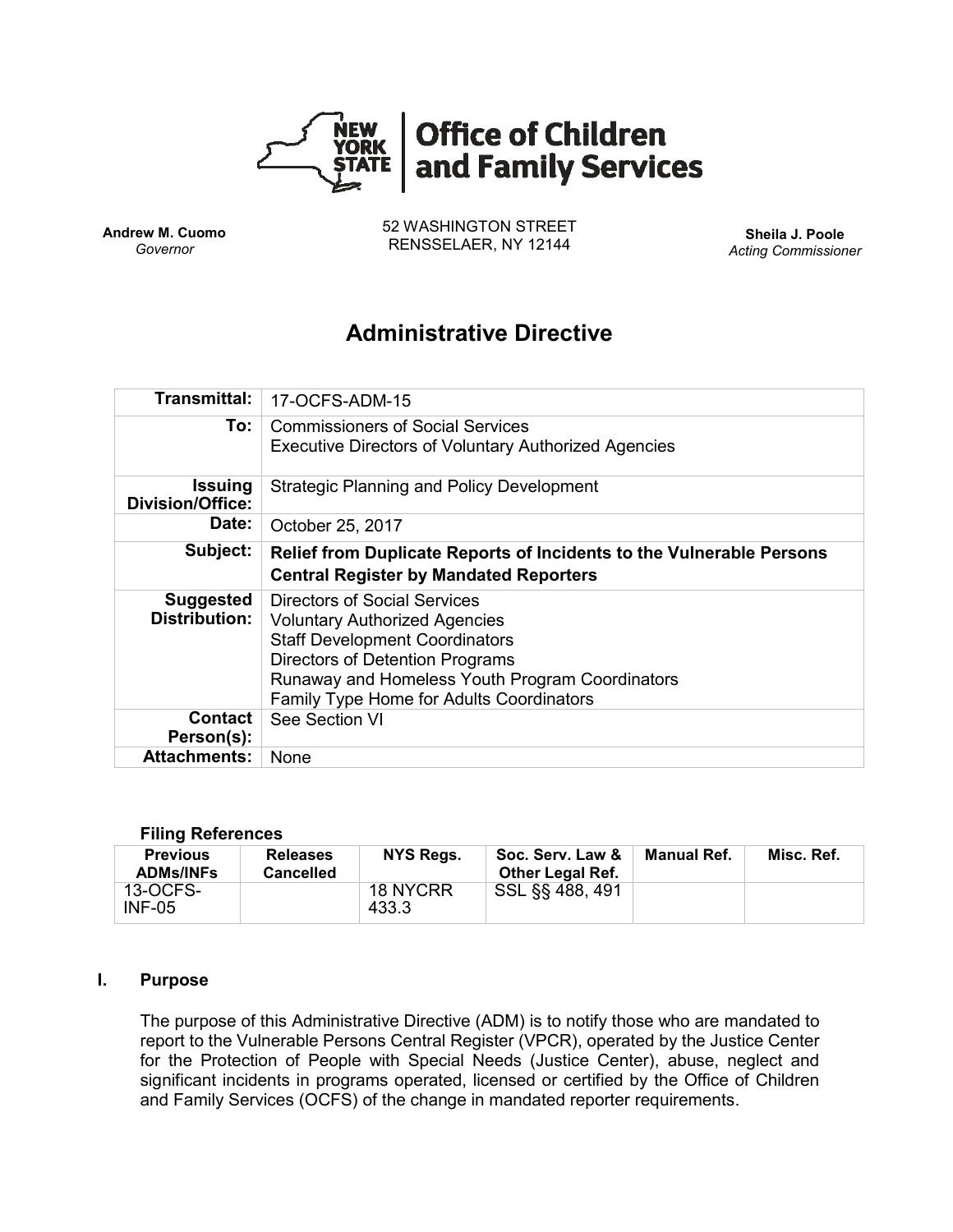## **II. Background**

The legislation that created the Justice Center also created a new group of mandated reporters required to report suspected abuse, neglect, and significant incidents to the VPCR. Those mandated reporters to the Justice Center include any person employed by or volunteering at a residential program operated, licensed or certified by OCFS (except foster family boarding homes or residential programs for victims of domestic violence), as well as any consultant or contractor with such a program if they have regular and substantial contact with individuals who are cared for by the program. Mandated reporters to the Justice Center also include persons without a direct relationship with such programs. Those persons include physicians, mental health counselors, social services workers and others defined as human services professionals under section 488(5-a) of the Social Services Law (SSL).

Mandated reporters to the Justice Center are required to report allegations of reportable incidents (suspected abuse, neglect or significant incident) to the Justice Center's VPCR immediately upon discovery. Discovery occurs when the mandated reporter either directly observes the reportable incident, or when another person (including the vulnerable person) provides the mandated reporter with reasonable cause to suspect that a vulnerable person was subjected to a reportable incident.<sup>1</sup>

Making multiple reports of the same incident can be time consuming and burdensome on limited resources for staff and provider agencies. Therefore, the Justice Center authorized the appropriate State Oversight Agencies (SOAs) to amend their incident reporting protocols, eliminating the requirement that mandated reporters make a report of an incident when they are aware that a report of that incident has already been made to the VPCR and that the registered report includes their name as a party with additional information.

On May 30, 2017, OCFS issued a memo entitled, "Changes to the Multiple Reporting Rule for Reportable Incidents to the Vulnerable Persons Central Register," to local district commissioners, voluntary agency executive directors, and Runaway and Homeless Youth residential providers.

On August 21, 2017, OCFS filed emergency regulations amending 18 NYCRR 433.3 to contain procedures and requirements consistent with guidelines and standards developed by the Justice Center and addressing incident management programs.

## **III. Program Implications**

The changes to the requirements for reporting by mandated reporters to the Justice Center are necessary to further the legislative objective that vulnerable persons be safe and afforded appropriate care. These changes went into effect June 1, 2017.

Mandated reporters to the Justice Center as defined by SSL § 488 are not required to report a reportable incident to the VPCR when the mandated reporter has actual knowledge

 $\overline{a}$  $1$  SSL § 491(1)(b).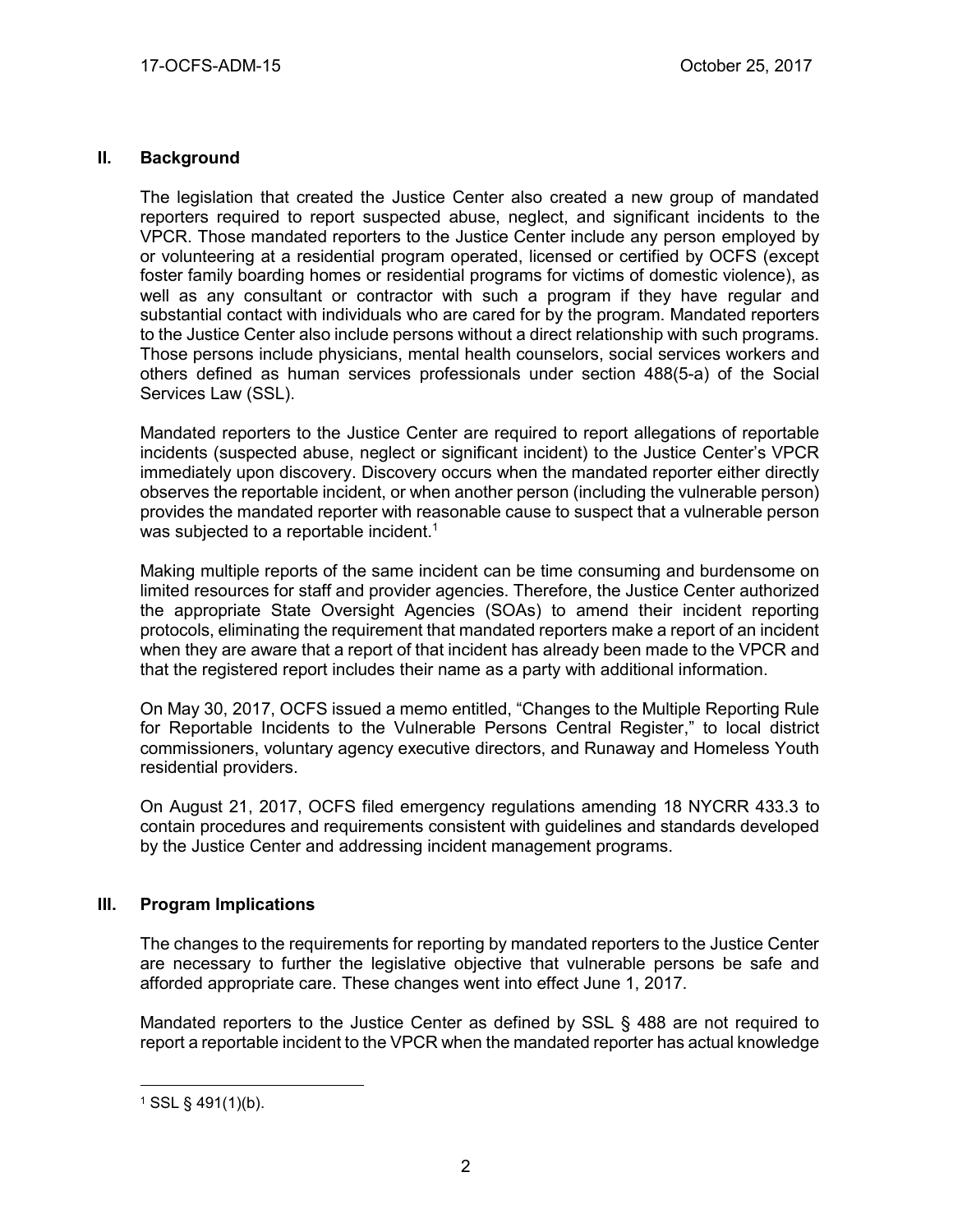that the incident has already been reported to the VPCR **and** the mandated reporter has been named as a person with knowledge of the incident in such prior report.<sup>2</sup>

"Actual knowledge" means the reporter either witnessed, read, or overheard the report being made **or** received a copy of the incident/confirmation number from the registered VPCR report **or** received other documentation from the person who made the report.

In addition to such confirmation of the report being registered by the VPCR, the mandated reporter to the Justice Center must have a reasonable basis to believe that they were named in the registered report as a person with information about the incident. This reasonable belief can come from witnessing, reading or overhearing the report that was made or by receiving some verbal or written assurance from the person who made the report.

It is in the best interest of mandated reporters to the Justice Center to document their knowledge of the report being registered and their belief that they were named in the report should they later be asked to explain the decision.

If the mandated reporter to the Justice Center has any doubt as to whether the report was made, or whether they were named in the report as a person with knowledge of the reportable incident, then the mandated reporter should report the incident to the VPCR. There is no penalty for multiple reporting even if the mandated reporter has actual knowledge of a duplicate report in which they are named as a person with knowledge of the incident.

#### **IV. Required Action**

Mandated reporters to the Justice Center who are employees, volunteers, consultants or contractors in residential programs under Justice Center jurisdiction that are operated, licensed or certified by OCFS, must comply with the respective statutes and regulations referenced in the sections above. This means mandated reporters are required to:

**1.** comply with the mandated reporter requirements regarding the duty to report incidents as established in SSL § 491(1)(b) and 18 NYCRR 433.3, which includes upon discovery immediately reporting a reportable incident, as defined in SSL § 488, to the VPCR **unless**:

**a.** the mandated reporter has actual knowledge that the incident has already been reported to the VPCR; **and**

**b.** the mandated reporter has been named as a person with knowledge of the incident in such prior report. $3$ 

**2.** continue to comply with mandated reporter requirements regarding the New York Statewide Central Register of Child Abuse and Maltreatment (SCR) as established in SSL § 413 regarding suspected abuse or maltreatment by a parent or other person legally responsible for a child, or suspected abuse or maltreatment of a child in a day care setting.

 $\overline{a}$ 

<sup>2</sup> 18 NYCRR 433.3.

<sup>3</sup> 18 NYCRR 433.3.